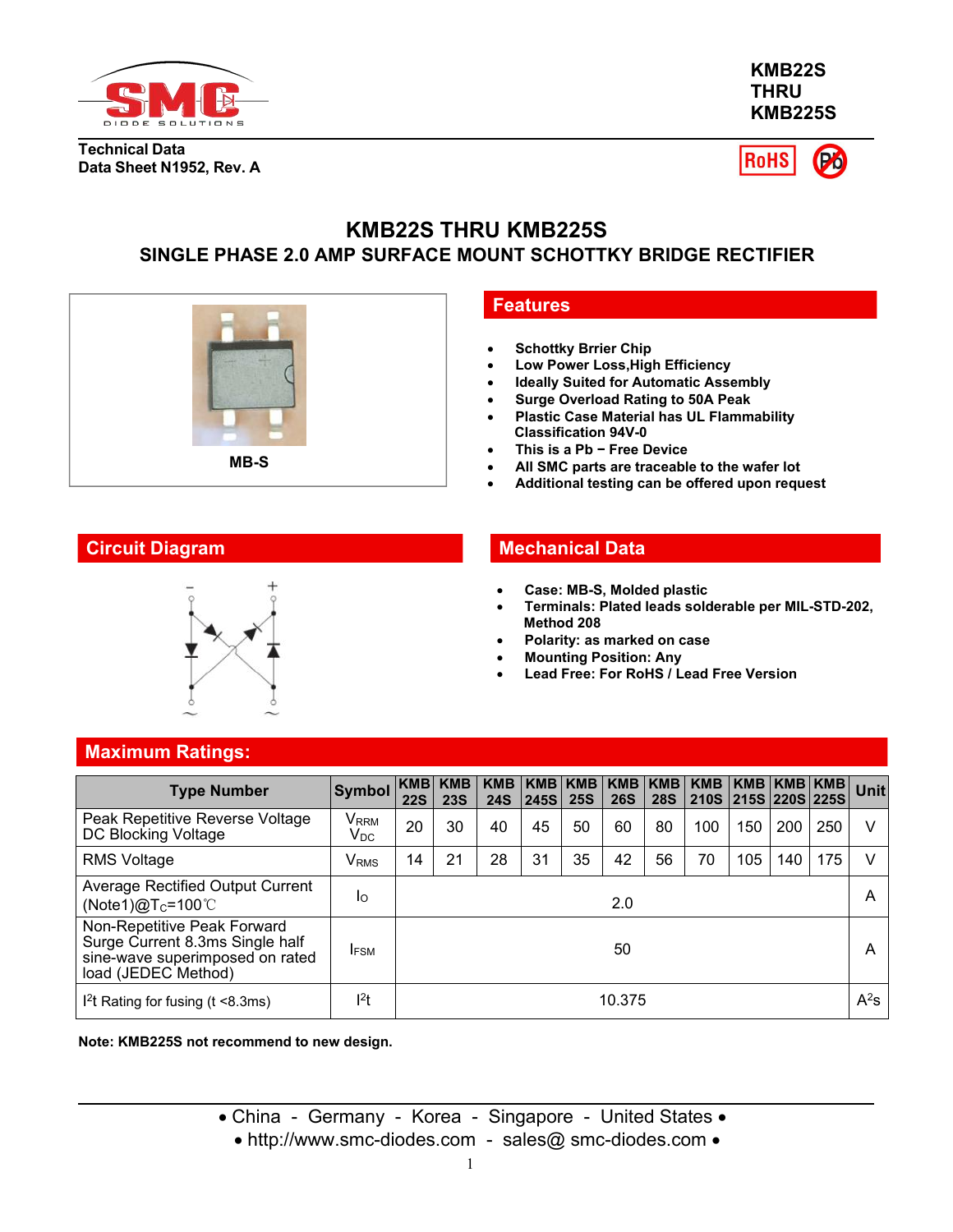

#### **Technical Data Data Sheet N1952, Rev. A**

## **Electrical Characteristics:**

| <b>Type Number</b>                                                                          | Symbol     | <b>22S</b> | <b>23S</b> | KMB KMB   KMB   KMB   KMB   KMB   KMB  <br><b>24S</b> | 245S 25S |      | 26S | KMB   KMB   KMB   KMB  <br>28S 210S 215S 220S 225S |           |      | <b>Unit</b> |
|---------------------------------------------------------------------------------------------|------------|------------|------------|-------------------------------------------------------|----------|------|-----|----------------------------------------------------|-----------|------|-------------|
| Forward Voltage (per element)<br>$\omega_F$ =2A, T <sub>A</sub> = 25°C                      | VF         |            |            | 0.55                                                  |          | 0.70 |     | 0.85                                               | 0.90      | 0.92 | $\vee$      |
| Peak Reverse Current $@T_A = 25^\circ C$<br>At Rated DC Blocking Voltage<br>@T $_A$ = 100°C | <b>IRM</b> |            |            | 0.1                                                   | 10       |      |     |                                                    | 0.05<br>5 |      | mA          |
| <b>Typical Junction Capacitance</b><br>(per leg) (Note 2)                                   | $C_{J}$    |            |            |                                                       |          |      | 28  |                                                    |           |      | pF          |

 $*$  Pulse width < 300 µs, duty cycle <  $2\%$ 

# **Thermal-Mechanical Specifications:**

| <b>Type Number</b>                               |                |  |  |                 |  |  |             |
|--------------------------------------------------|----------------|--|--|-----------------|--|--|-------------|
| Typical Thermal Resistance (per leg)<br>(Note 3) | $R_{\theta$ JL |  |  | 16              |  |  | °C/W        |
| Operating junction temperature range             |                |  |  | $-55$ to $+150$ |  |  | $\sim$<br>◡ |
| Storage Temperature Range                        | l stg          |  |  | $-55$ to $+150$ |  |  | $\sim$<br>◡ |

Note: 1. Mounted on glass epoxy PC board with 1.3mm<sup>2</sup> solder pad.

2. Measured at 1.0 MHz and applied reverse voltage of 4.0V D.C.

FIG. 1- FORWARD CURRENT DERATING CURVE

3. Thermal REsistance From Junction to Lead.

# **Ratings and Characteristics Curves**



• http://www.smc-diodes.com - sales@ smc-diodes.com •

**KMB22S THRU KMB225S**

FIG. 2-MAXIMUM NON-REPETITIVE PEAK FORWARD

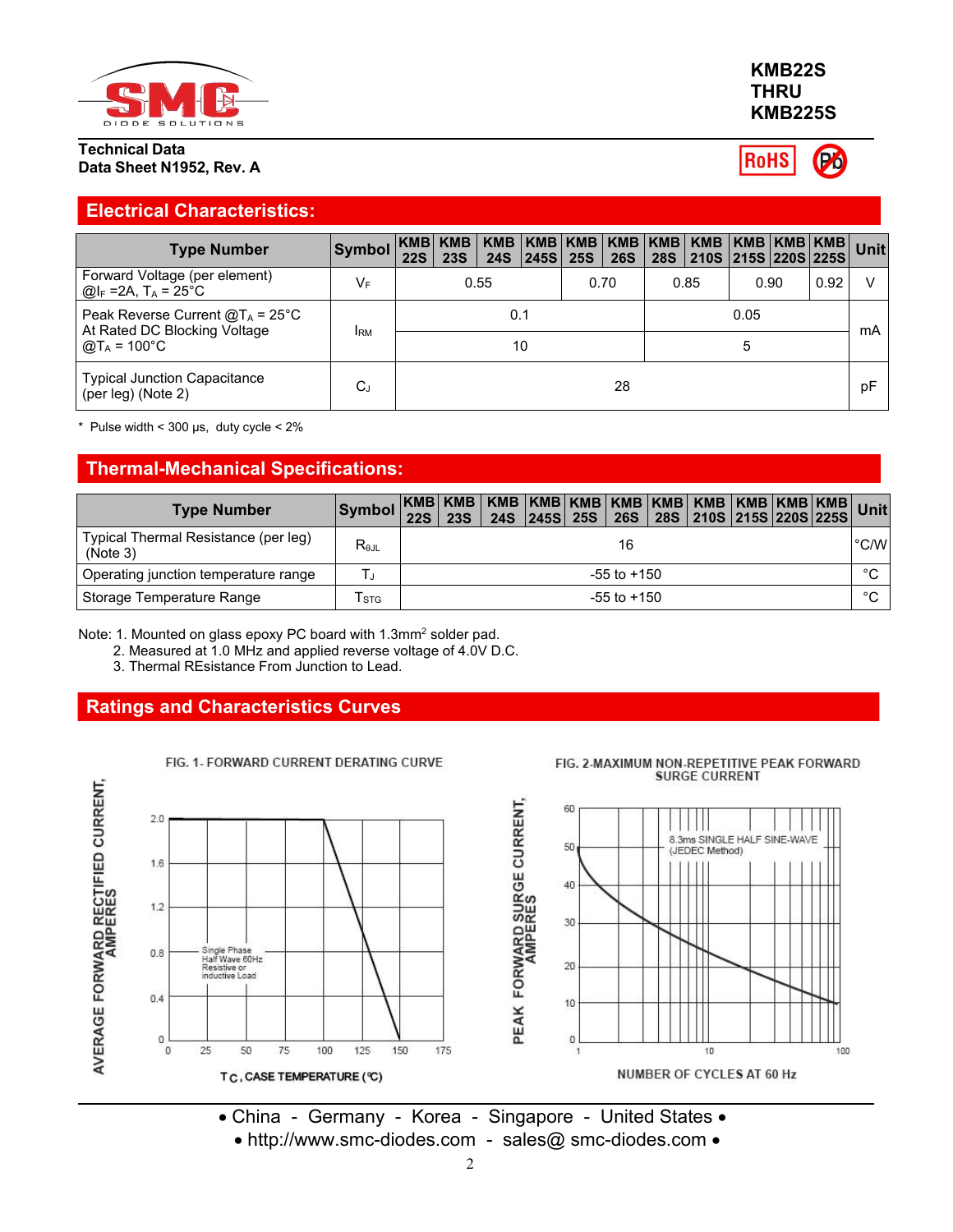

**Data Sheet N1952, Rev. A**

**Technical Data**

## **KMB22S THRU KMB225S**

#### **RoHS** Pó

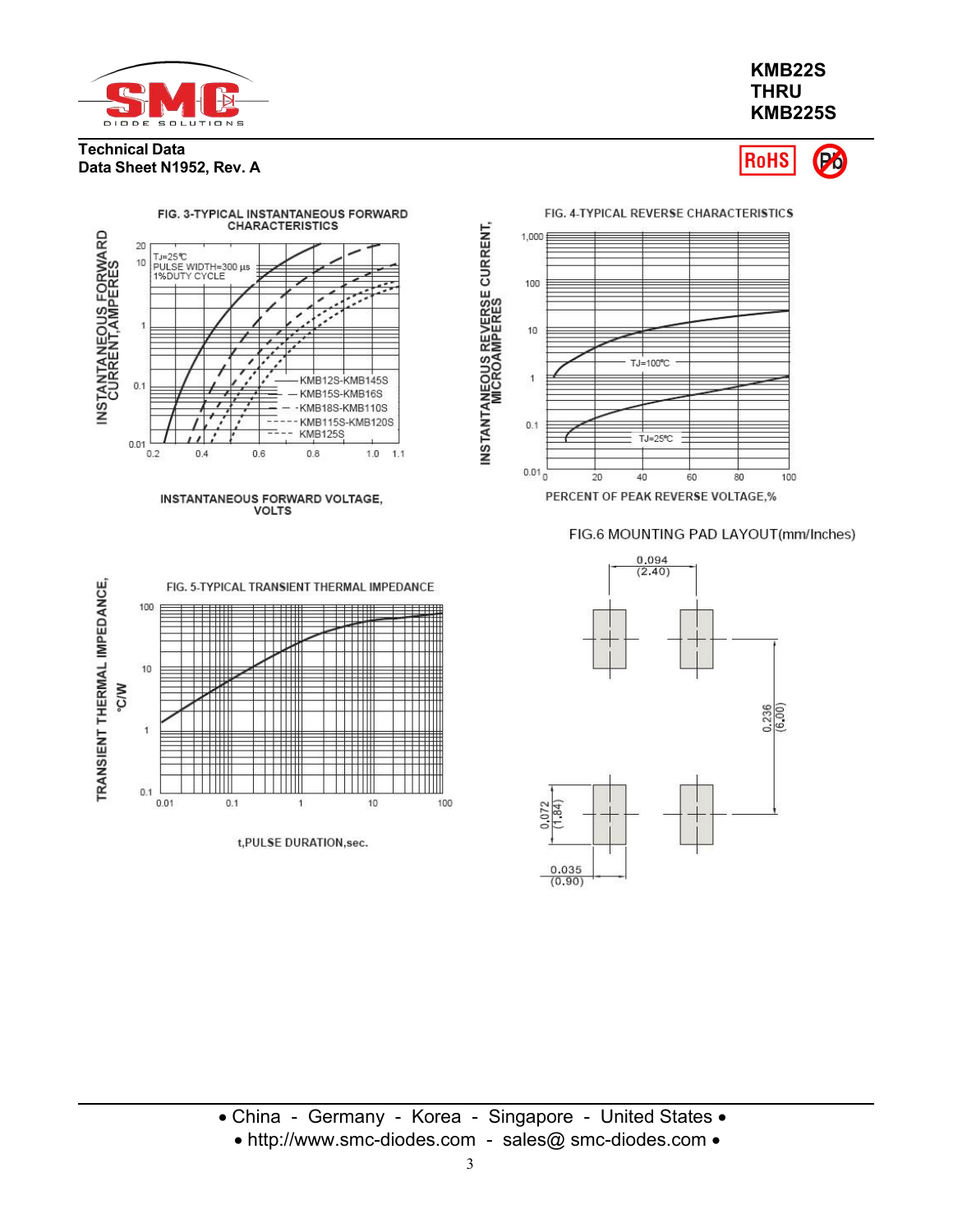

## **Technical Data Data Sheet N1952, Rev. A**



| l Device                         | Package           | <b>Plating</b> | <b>Shipping</b> |                             |
|----------------------------------|-------------------|----------------|-----------------|-----------------------------|
| KMB22S<br>THRU<br><b>KMB225S</b> | MB-S<br>(Pb-Free) | Pure Sn        | 3000pcs / reel  | KMB <sub>225</sub><br>XXXXX |

**Mechanical Dimensions MB-S(Inches/Millimeters)**

For information on tape and reel specifications, including part orientation and tape sizes, please refer to our tape and reel packaging specification.





# 4

**THRU KMB225S**

**KMB22S**

**RoHS**